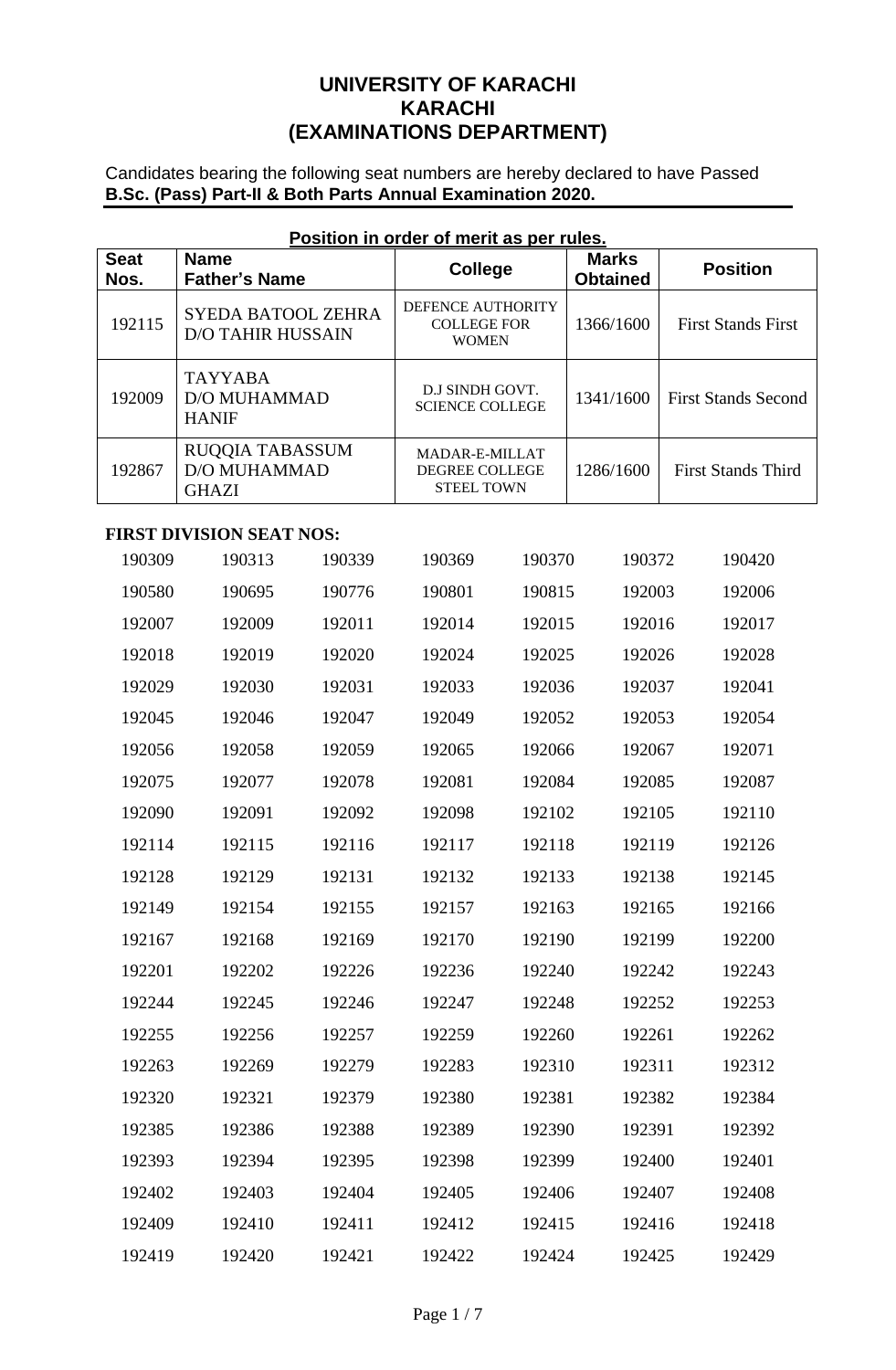| 192432 | 192434 | 192435 | 192439 | 192440 | 192442 | 192444 |
|--------|--------|--------|--------|--------|--------|--------|
| 192447 | 192448 | 192450 | 192451 | 192458 | 192459 | 192460 |
| 192462 | 192463 | 192465 | 192475 | 192481 | 192486 | 192488 |
| 192491 | 192492 | 192499 | 192500 | 192506 | 192507 | 192510 |
| 192511 | 192512 | 192513 | 192514 | 192515 | 192524 | 192525 |
| 192526 | 192527 | 192533 | 192538 | 192542 | 192543 | 192544 |
| 192546 | 192548 | 192549 | 192550 | 192551 | 192552 | 192553 |
| 192554 | 192566 | 192567 | 192569 | 192572 | 192575 | 192577 |
| 192580 | 192581 | 192582 | 192583 | 192584 | 192585 | 192586 |
| 192587 | 192588 | 192589 | 192590 | 192591 | 192592 | 192596 |
| 192599 | 192602 | 192609 | 192610 | 192611 | 192614 | 192616 |
| 192623 | 192625 | 192626 | 192642 | 192643 | 192644 | 192648 |
| 192650 | 192651 | 192652 | 192653 | 192654 | 192656 | 192657 |
| 192658 | 192659 | 192661 | 192669 | 192670 | 192671 | 192678 |
| 192680 | 192685 | 192686 | 192689 | 192693 | 192697 | 192698 |
| 192699 | 192700 | 192701 | 192703 | 192705 | 192711 | 192716 |
| 192717 | 192719 | 192727 | 192728 | 192729 | 192730 | 192733 |
| 192735 | 192737 | 192738 | 192739 | 192741 | 192742 | 192743 |
| 192744 | 192754 | 192757 | 192760 | 192762 | 192764 | 192765 |
| 192767 | 192769 | 192777 | 192778 | 192779 | 192781 | 192808 |
| 192810 | 192811 | 192817 | 192818 | 192819 | 192820 | 192821 |
| 192822 | 192823 | 192824 | 192825 | 192837 | 192840 | 192841 |
| 192842 | 192843 | 192845 | 192850 | 192855 | 192857 | 192858 |
| 192860 | 192861 | 192862 | 192863 | 192864 | 192865 | 192866 |
| 192867 | 192868 | 192869 | 192870 | 192871 | 192872 | 192873 |
| 192883 | 192889 | 192896 | 192898 | 192899 | 192900 | 192901 |
| 192904 | 192906 | 192907 | 192908 | 192910 | 192911 | 192915 |
| 192917 | 192918 | 192923 | 192924 | 192925 | 192929 | 192930 |
| 192932 | 192947 | 192957 | 192958 | 192959 | 192960 | 192961 |
| 192962 | 192977 | 192979 | 192980 | 192981 | 192991 | 192992 |
| 192995 | 192996 | 192997 | 192999 | 193019 | 193021 | 193033 |
| 193034 | 193043 | 193048 | 193056 | 193063 | 193064 | 193066 |
| 193513 | 193519 | 193521 | 193522 | 193527 | 193528 | 193534 |
| 193535 | 193536 | 193537 | 193538 | 193545 | 193565 | 193572 |
| 193596 | 193609 | 193610 | 193621 | 193624 | 193641 | 193686 |
| 193687 | 193696 | 193751 | 193823 | 193824 | 193841 | 193844 |
| 193852 | 193853 | 193854 | 193858 | 193860 | 193872 | 193880 |
| 193887 | 193896 | 193897 | 193905 | 193915 | 193922 | 193937 |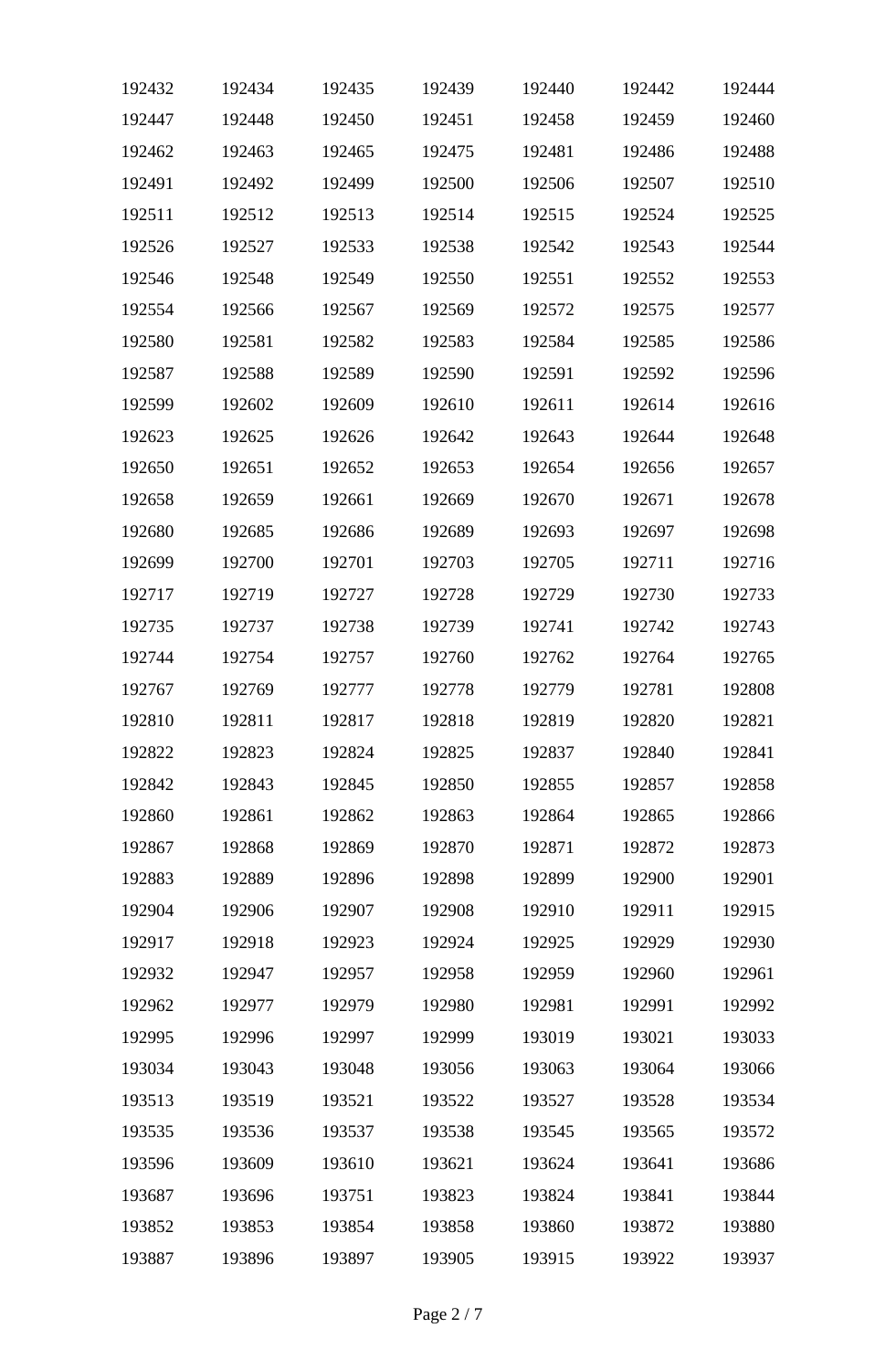| 193946 | 193965                           | 193969 | 193974 | 193981 | 193992 | 194010 |
|--------|----------------------------------|--------|--------|--------|--------|--------|
| 194028 | 194067                           | 194077 | 194093 | 194099 | 194100 | 194103 |
| 194116 | 194134                           | 194138 | 194168 | 194247 | 194253 | 194265 |
| 194361 | 194393                           | 194418 | 194452 | 194486 | 194487 | 194528 |
| 194556 | 194603                           | 194645 | 194648 | ----   |        |        |
|        | <b>SECOND DIVISION SEAT NOS:</b> |        |        |        |        |        |
| 190301 | 190304                           | 190307 | 190308 | 190311 | 190314 | 190315 |
| 190316 | 190317                           | 190319 | 190325 | 190327 | 190328 | 190331 |
| 190333 | 190337                           | 190338 | 190344 | 190346 | 190348 | 190352 |
| 190353 | 190354                           | 190358 | 190360 | 190361 | 190362 | 190365 |
| 190373 | 190374                           | 190375 | 190376 | 190380 | 190383 | 190387 |
| 190390 | 190394                           | 190404 | 190417 | 190418 | 190419 | 190422 |
| 190502 | 190508                           | 190511 | 190514 | 190521 | 190522 | 190538 |
| 190548 | 190583                           | 190606 | 190609 | 190630 | 190640 | 190643 |
| 190649 | 190673                           | 190678 | 190679 | 190693 | 190703 | 190743 |
| 190751 | 190772                           | 190833 | 192032 | 192038 | 192039 | 192042 |
| 192048 | 192050                           | 192051 | 192057 | 192060 | 192061 | 192063 |
| 192064 | 192068                           | 192072 | 192073 | 192074 | 192076 | 192083 |
| 192086 | 192088                           | 192094 | 192096 | 192097 | 192103 | 192106 |
| 192108 | 192109                           | 192111 | 192113 | 192123 | 192130 | 192134 |
| 192139 | 192140                           | 192141 | 192143 | 192144 | 192146 | 192148 |
| 192151 | 192152                           | 192156 | 192158 | 192164 | 192172 | 192174 |
| 192175 | 192180                           | 192181 | 192185 | 192186 | 192191 | 192192 |
| 192193 | 192194                           | 192196 | 192203 | 192204 | 192208 | 192209 |
| 192210 | 192211                           | 192213 | 192215 | 192216 | 192220 | 192223 |
| 192227 | 192228                           | 192229 | 192230 | 192231 | 192233 | 192234 |
| 192235 | 192241                           | 192249 | 192250 | 192258 | 192264 | 192266 |
| 192268 | 192270                           | 192272 | 192273 | 192274 | 192280 | 192281 |
| 192284 | 192285                           | 192286 | 192290 | 192292 | 192293 | 192295 |
| 192296 | 192297                           | 192298 | 192299 | 192305 | 192307 | 192309 |
| 192315 | 192316                           | 192317 | 192318 | 192319 | 192322 | 192323 |
| 192325 | 192326                           | 192328 | 192329 | 192332 | 192333 | 192338 |
| 192344 | 192345                           | 192348 | 192350 | 192351 | 192352 | 192353 |
| 192354 | 192355                           | 192357 | 192358 | 192359 | 192361 | 192362 |
| 192364 | 192365                           | 192367 | 192368 | 192371 | 192373 | 192375 |
| 192377 | 192396                           | 192430 | 192445 | 192449 | 192453 | 192454 |
| 192455 | 192456                           | 192461 | 192464 | 192466 | 192468 | 192469 |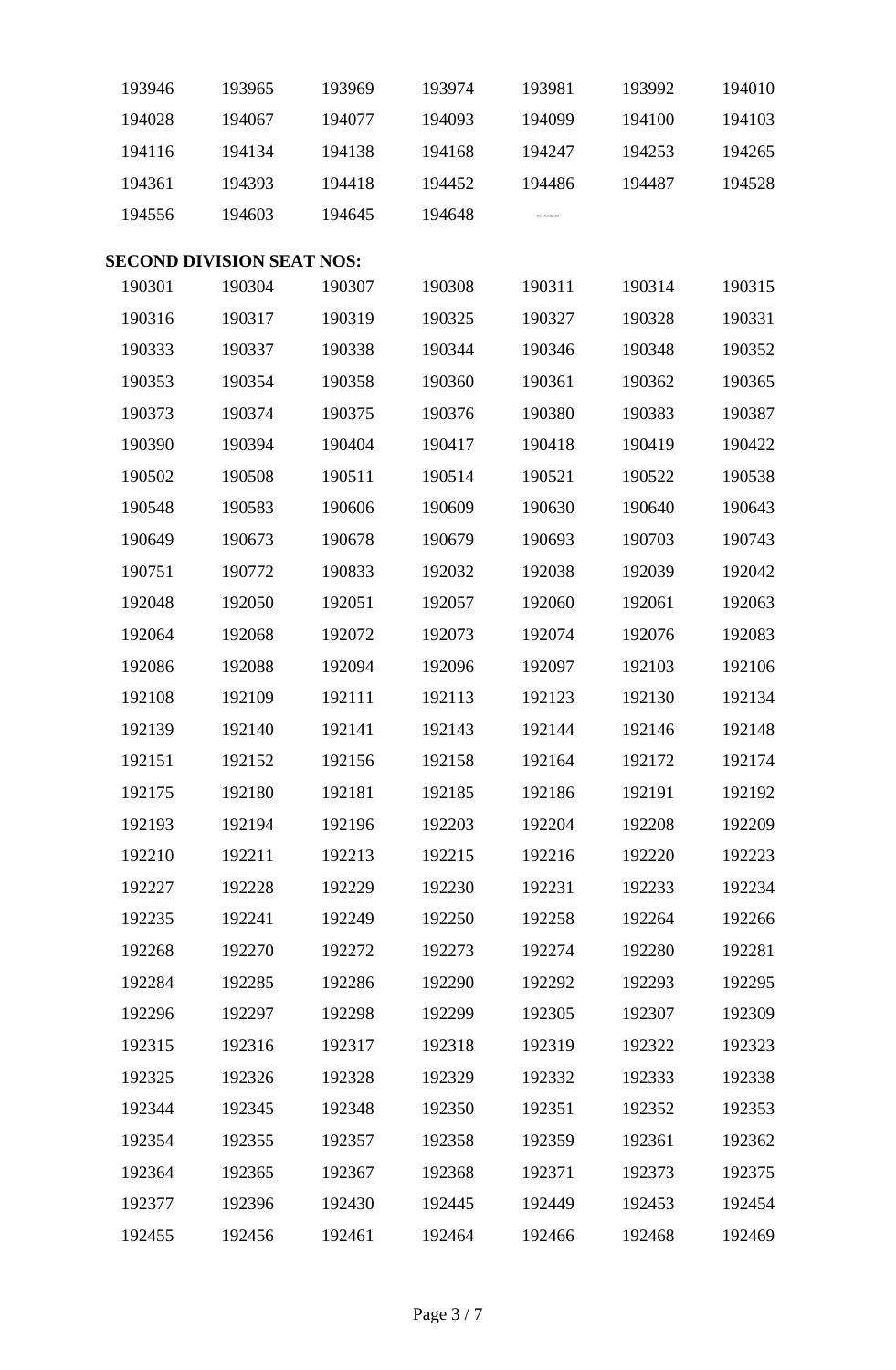| 192470 | 192471 | 192472 | 192473 | 192474 | 192476 | 192478 |
|--------|--------|--------|--------|--------|--------|--------|
| 192479 | 192480 | 192482 | 192485 | 192489 | 192493 | 192494 |
| 192495 | 192504 | 192508 | 192509 | 192516 | 192517 | 192519 |
| 192520 | 192522 | 192523 | 192528 | 192529 | 192530 | 192532 |
| 192536 | 192539 | 192540 | 192541 | 192547 | 192555 | 192557 |
| 192558 | 192560 | 192562 | 192564 | 192570 | 192571 | 192576 |
| 192578 | 192603 | 192604 | 192606 | 192613 | 192617 | 192618 |
| 192620 | 192621 | 192622 | 192624 | 192627 | 192629 | 192632 |
| 192633 | 192634 | 192636 | 192637 | 192639 | 192645 | 192647 |
| 192649 | 192660 | 192663 | 192664 | 192665 | 192666 | 192673 |
| 192674 | 192675 | 192679 | 192682 | 192684 | 192687 | 192690 |
| 192691 | 192692 | 192694 | 192695 | 192696 | 192706 | 192708 |
| 192709 | 192710 | 192713 | 192715 | 192718 | 192720 | 192723 |
| 192725 | 192726 | 192732 | 192734 | 192736 | 192745 | 192746 |
| 192747 | 192748 | 192749 | 192750 | 192751 | 192752 | 192753 |
| 192758 | 192759 | 192761 | 192768 | 192771 | 192772 | 192773 |
| 192774 | 192775 | 192782 | 192783 | 192784 | 192787 | 192788 |
| 192790 | 192792 | 192793 | 192795 | 192797 | 192799 | 192802 |
| 192804 | 192807 | 192809 | 192812 | 192813 | 192814 | 192815 |
| 192826 | 192827 | 192828 | 192830 | 192832 | 192834 | 192844 |
| 192846 | 192847 | 192853 | 192854 | 192856 | 192859 | 192874 |
| 192876 | 192877 | 192878 | 192879 | 192880 | 192881 | 192882 |
| 192885 | 192893 | 192895 | 192897 | 192902 | 192914 | 192916 |
| 192920 | 192921 | 192922 | 192926 | 192927 | 192931 | 192934 |
| 192937 | 192938 | 192939 | 192940 | 192942 | 192943 | 192944 |
| 192946 | 192949 | 192950 | 192951 | 192954 | 192955 | 192963 |
| 192964 | 192965 | 192967 | 192968 | 192970 | 192978 | 192983 |
| 192984 | 192985 | 192986 | 192988 | 192989 | 192990 | 192993 |
| 192994 | 192998 | 193001 | 193002 | 193003 | 193004 | 193005 |
| 193006 | 193007 | 193008 | 193009 | 193012 | 193013 | 193014 |
| 193015 | 193016 | 193020 | 193022 | 193024 | 193025 | 193026 |
| 193039 | 193040 | 193041 | 193044 | 193045 | 193047 | 193051 |
| 193055 | 193058 | 193060 | 193067 | 193068 | 193076 | 193505 |
| 193518 | 193530 | 193547 | 193557 | 193562 | 193563 | 193568 |
| 193569 | 193571 | 193573 | 193574 | 193575 | 193578 | 193587 |
| 193590 | 193594 | 193607 | 193640 | 193644 | 193645 | 193652 |
| 193657 | 193676 | 193681 | 193724 | 193739 | 193743 | 193765 |
| 193770 | 193790 | 193794 | 193810 | 193842 | 193910 | 193925 |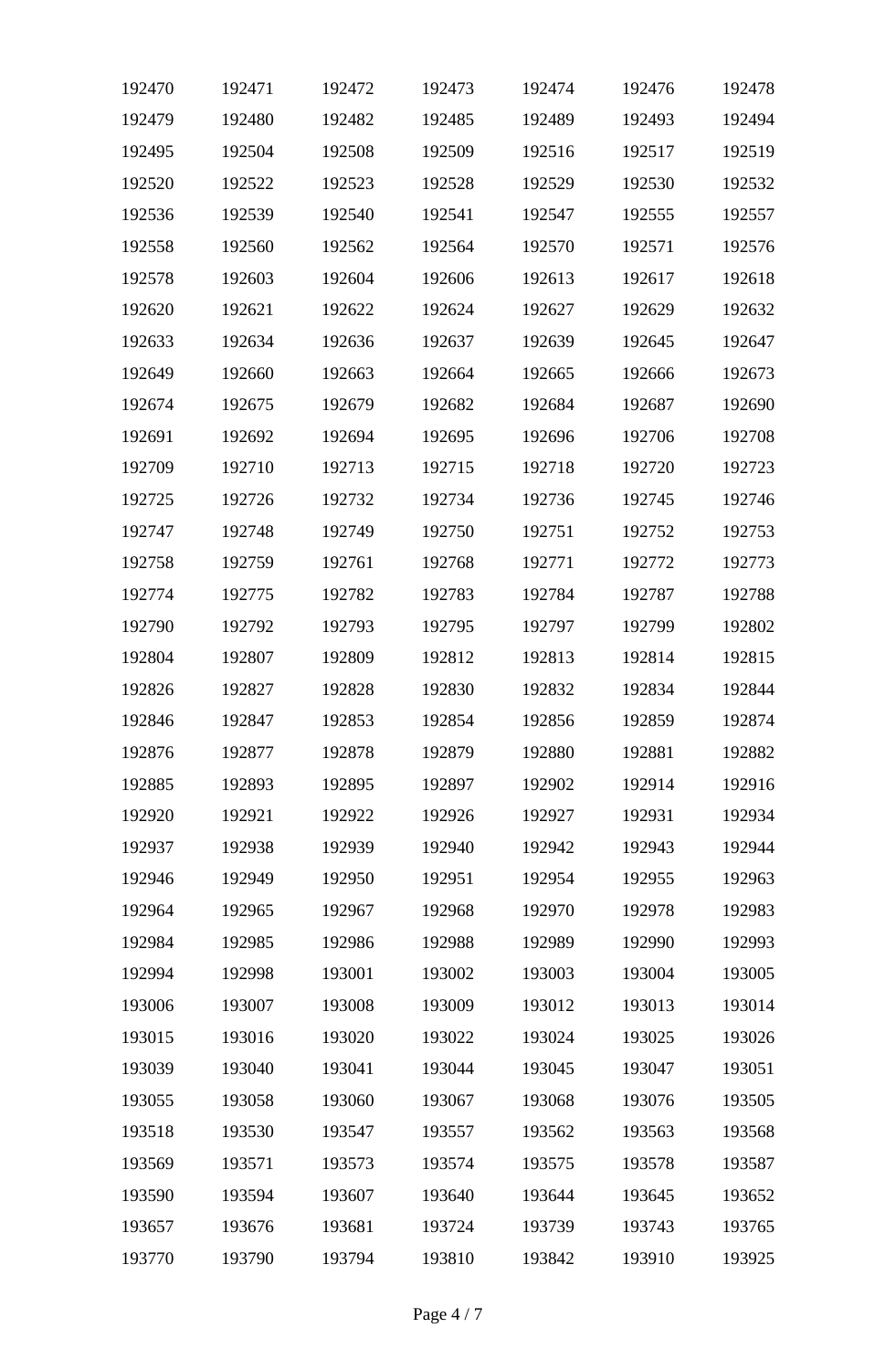| 193930 | 193938 | 193970 | 193982 | 193989 | 193993 | 194000 |
|--------|--------|--------|--------|--------|--------|--------|
| 194016 | 194018 | 194029 | 194031 | 194035 | 194042 | 194054 |
| 194056 | 194072 | 194079 | 194083 | 194107 | 194110 | 194112 |
| 194114 | 194121 | 194122 | 194124 | 194130 | 194144 | 194154 |
| 194164 | 194167 | 194169 | 194173 | 194187 | 194190 | 194191 |
| 194199 | 194206 | 194209 | 194219 | 194250 | 194260 | 194281 |
| 194292 | 194296 | 194310 | 194317 | 194319 | 194322 | 194323 |
| 194332 | 194336 | 194338 | 194347 | 194354 | 194363 | 194376 |
| 194423 | 194425 | 194427 | 194429 | 194435 | 194439 | 194442 |
| 194469 | 194498 | 194504 | 194505 | 194511 | 194515 | 194516 |
| 194517 | 194532 | 194540 | 194572 | 194596 | 194616 | 194617 |
| 194632 | 194637 | 194641 |        |        |        |        |

### **THIRD DIVISION SEAT NOS:**

193061 ----

## **CLEAR FIRST YEAR ONLY SEAT NOS:**

| 190513 | 190517 | 190520 | 190524 | 190527 | 190541 | 190546 |
|--------|--------|--------|--------|--------|--------|--------|
| 190551 | 190561 | 190565 | 190573 | 190575 | 190579 | 190587 |
| 190591 | 190593 | 190597 | 190602 | 190605 | 190628 | 190631 |
| 190632 | 190647 | 190665 | 190677 | 190681 | 190683 | 190706 |
| 190727 | 190728 | 190729 | 190737 | 190746 | 190749 | 190759 |
| 190773 | 190789 | 190807 | 190814 | 193504 | 193514 | 193517 |
| 193523 | 193524 | 193525 | 193531 | 193540 | 193541 | 193542 |
| 193543 | 193548 | 193549 | 193550 | 193551 | 193555 | 193556 |
| 193559 | 193561 | 193564 | 193583 | 193585 | 193586 | 193588 |
| 193593 | 193595 | 193599 | 193606 | 193608 | 193613 | 193614 |
| 193618 | 193620 | 193629 | 193632 | 193636 | 193637 | 193643 |
| 193646 | 193648 | 193662 | 193664 | 193665 | 193669 | 193688 |
| 193689 | 193690 | 193697 | 193710 | 193719 | 193722 | 193730 |
| 193735 | 193764 | 193766 | 193769 | 193776 | 193779 | 193780 |
| 193784 | 193788 | 193795 | 193798 | 193801 | 193811 | 193812 |
| 193815 | 193817 | 193818 | 193819 | 193820 | 193821 | 193832 |
| 193833 | 193838 | 193840 | 193845 | 193848 | 193856 | 193857 |
| 193859 | 193861 | 193865 | 193866 | 193867 | 193869 | 193876 |
| 193877 | 193878 | 193885 | 193888 | 193895 | 193899 | 193900 |
| 193902 | 193906 | 193907 | 193913 | 193916 | 193923 | 193924 |
| 193926 | 193936 | 193947 | 193949 | 193950 | 193951 | 193957 |
| 193958 | 193963 | 193972 | 193976 | 193983 | 193984 | 193988 |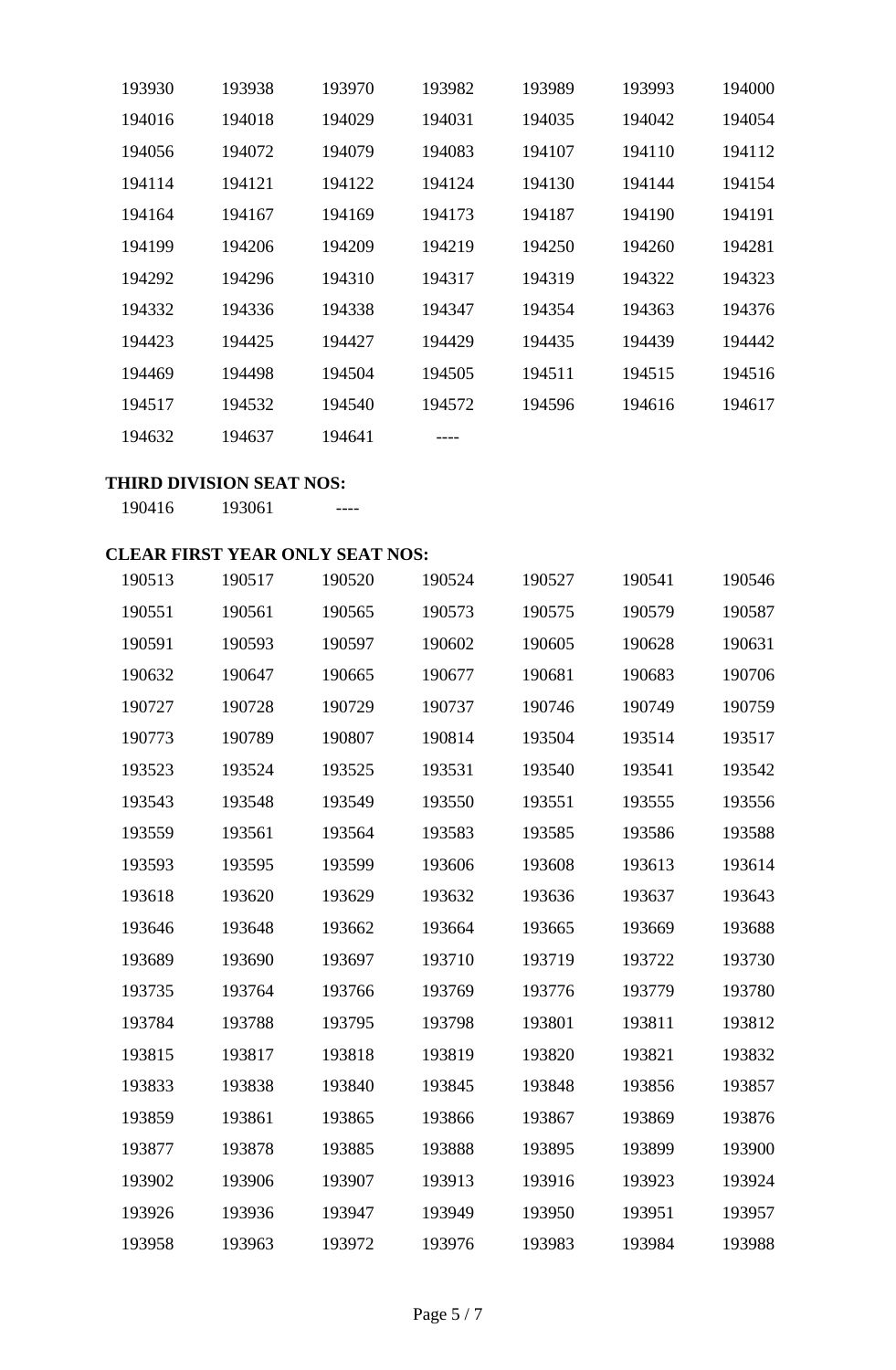| 193997 | 193998 | 194003 | 194006 | 194009 | 194011 | 194013 |
|--------|--------|--------|--------|--------|--------|--------|
| 194026 | 194027 | 194030 | 194044 | 194045 | 194048 | 194049 |
| 194071 | 194080 | 194082 | 194084 | 194087 | 194088 | 194090 |
| 194091 | 194092 | 194096 | 194098 | 194101 | 194104 | 194105 |
| 194106 | 194109 | 194115 | 194118 | 194120 | 194126 | 194127 |
| 194129 | 194132 | 194135 | 194146 | 194153 | 194158 | 194159 |
| 194165 | 194170 | 194176 | 194184 | 194185 | 194186 | 194195 |
| 194196 | 194197 | 194198 | 194201 | 194208 | 194211 | 194212 |
| 194221 | 194222 | 194236 | 194238 | 194248 | 194251 | 194258 |
| 194268 | 194272 | 194280 | 194294 | 194315 | 194318 | 194320 |
| 194324 | 194328 | 194334 | 194340 | 194352 | 194359 | 194362 |
| 194366 | 194377 | 194381 | 194382 | 194384 | 194385 | 194392 |
| 194395 | 194405 | 194406 | 194407 | 194413 | 194426 | 194432 |
| 194433 | 194450 | 194454 | 194455 | 194460 | 194474 | 194475 |
| 194480 | 194482 | 194489 | 194492 | 194506 | 194509 | 194510 |
| 194512 | 194513 | 194520 | 194523 | 194525 | 194530 | 194534 |
| 194536 | 194537 | 194544 | 194545 | 194548 | 194550 | 194551 |
| 194553 | 194557 | 194558 | 194559 | 194561 | 194576 | 194577 |
| 194579 | 194592 | 194594 | 194609 | 194633 | 194638 | 194640 |
| 194649 |        |        |        |        |        |        |
|        |        |        |        |        |        |        |

## **CLEAR SECOND YEAR ONLY SEAT NOS:**

|        | ◡◡▴៶◡  | <b>TERM ORD LOBRITING</b> |        |        |        |        |
|--------|--------|---------------------------|--------|--------|--------|--------|
| 190525 | 190692 | 190696                    | 190721 | 190735 | 190736 | 190745 |
| 190748 | 190778 | 190835                    | 192428 | 193028 | 193506 | 193532 |
| 193533 | 193558 | 193581                    | 193584 | 193589 | 193604 | 193633 |
| 193635 | 193668 | 193670                    | 193674 | 193694 | 193711 | 193712 |
| 193713 | 193714 | 193737                    | 193771 | 193772 | 193773 | 193800 |
| 193805 | 193822 | 193827                    | 193863 | 193873 | 193875 | 193893 |
| 193908 | 193944 | 193948                    | 193967 | 193991 | 193996 | 193999 |
| 194007 | 194019 | 194021                    | 194023 | 194033 | 194036 | 194063 |
| 194075 | 194081 | 194094                    | 194097 | 194113 | 194131 | 194145 |
| 194182 | 194202 | 194224                    | 194240 | 194249 | 194252 | 194259 |
| 194262 | 194264 | 194279                    | 194282 | 194283 | 194287 | 194288 |
| 194330 | 194337 | 194357                    | 194358 | 194400 | 194401 | 194430 |
| 194448 | 194478 | 194538                    | 194546 | 194582 |        |        |

# **STATISTICS OF THE RESULT**

|                   | <b>APPEARED</b> | <b>PASSES</b>                         | <b>FAILS</b> | <b>PASS PERCENTAGE</b> |
|-------------------|-----------------|---------------------------------------|--------------|------------------------|
| <b>REGISTERED</b> |                 | ı ST<br>$\gamma$ <sub>ND</sub><br>2RD |              |                        |
| 2710              | 2595            | 02<br>563<br>459                      | 1570         | 39.50 %                |